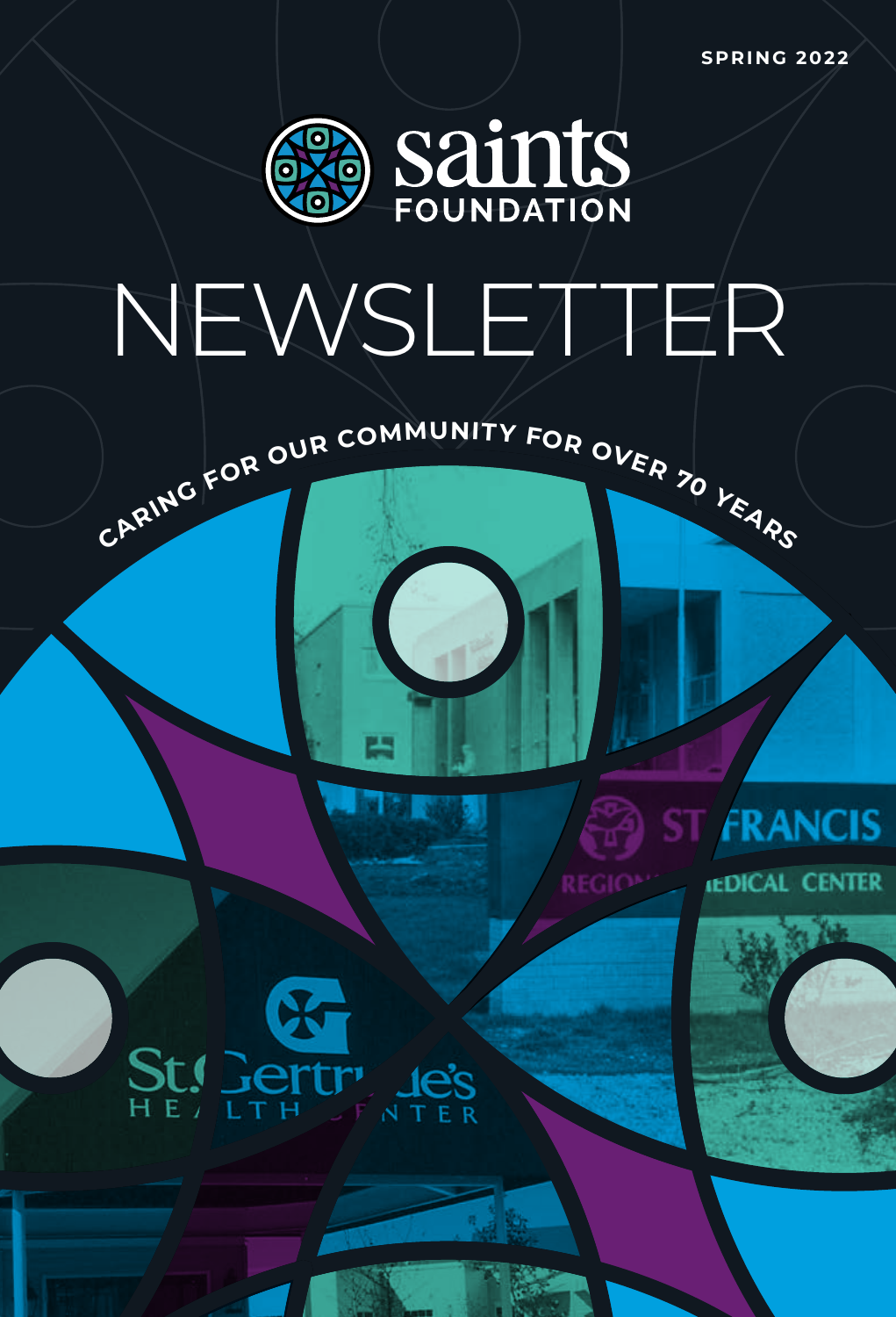

The Saints Foundation supports the healthcare services and facilities provided by St. Francis Regional Medical Center and Benedictine St. Gertrude's.

#### FOUNDATION **COORDINATING & PLANNING COUNCIL**

**CINDY ANDERSON**  AMERICAN SOLUTIONS FOR BUSINESS

**LUAI BAJJALI** OLD NATIONAL BANK

**QUENTIN BERZINS** BENEDICTINE SHAKOPEE

**EDWIN BOGONKO, MD, MBA** ST. FRANCIS BOARD CHAIR

**JOHN CANNY** THE CANNY GROUP RE/MAX ADVANTAGE PLUS

**MEGAN DIAMOND** BENEDICTINE ST. GERTRUDE'S **MARK EWERT** GRACO

**STEPHANIE FORBES** SHAZAM

> **SAM GROSS** 144DESIGN

**JOSH HEITZMAN** BAYER

> **AMY JERDEE** ST. FRANCIS

**MELISSA JOHNSON** 4 SALE REAL ESTATE, FIELDSTONE FAMILY HOMES

**MONTE JOHNSON, MD** ST. FRANCIS

**GENE LOUIE** RAHR MALTING CO.

**SCOTT O'BRIEN** TRIDENT DEVELOPMENT, LLC

**RYAN REDBERG** KNUTSON CONSTRUCTION

> **STEVE SNIDER** LIGHTECH RESOURCE

**RODNEY J. SOUTHWOOD** FREIGHT MANAGEMENT LOGISTICS

> **CINDY VINCENT** ST. FRANCIS

**TIM WHITCOMB** FARMER INSURANCE GROUPS

#### FOUNDATION **STAFF**



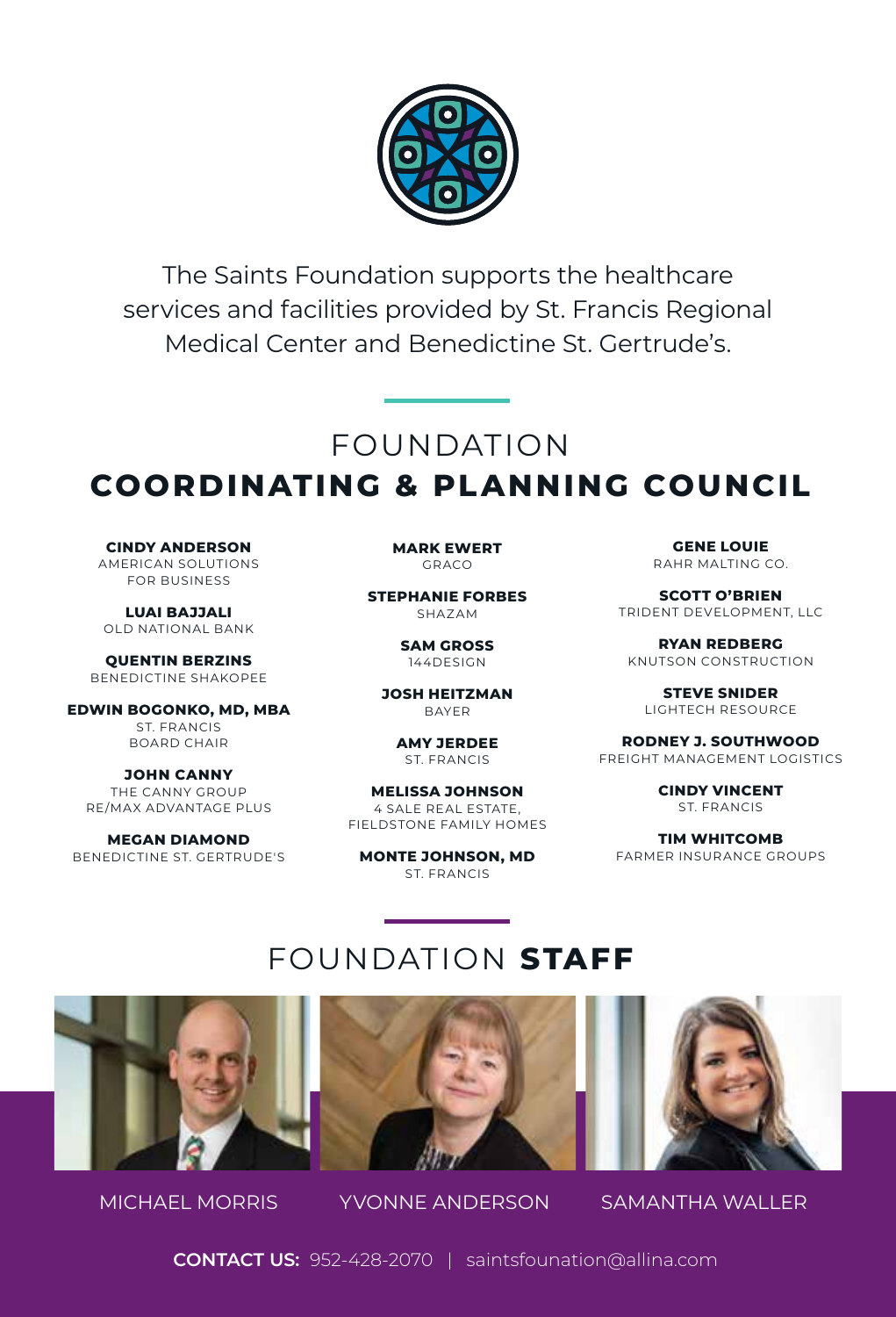# **IMPACT REPORT**

Thank you so much for the generous support you provided to the Saints Foundation in 2021. You are the reason St. Francis and St. Gertrude's are able to provide the high level of care that both organizations are known for.

Through your support, the foundation was able to fund important enhancements which included the expansion of the St. Francis Cancer Center and updated Family Visit Rooms at St. Gertrude's. We were able to raise more than \$500,000 to support the important healthcare ministry that is provided locally. Thank you, and thanks to the more than 350 other local donors, for all you do and for your thoughtfulness and generosity. We are grateful!



Over \$250,000 raised for the St. Francis Cancer Center expansion and renovation. The project was finalized in late 2021 and included an increase in patient rooms and an expanded footprint in the infusion area.



More than \$500,000 raised for St. Francis and St. Gertrude's. The foundation received these dollars from over 350 supportive community members, who generously gave almost 1,400 gifts, throughout the year. The advancements we've made can be attributed in many ways to the people who generously support our mission.



Over \$12,000 granted for improvements at Benedictine Shakopee. Patients, residents and families benefitted from the Family Visit room updates. Additionally,\$1,000 was used for professional photos during the 2021 holiday season so residents were able to spread holiday cheer to loved ones.



More than \$13,000 granted from our employee emergency fund to support seven sta ff members in 2021 when they needed help the most. This money is used to help staff when a situation arises that causes St. Francis employees to be in need of help with rent, groceries, utility bills, and more.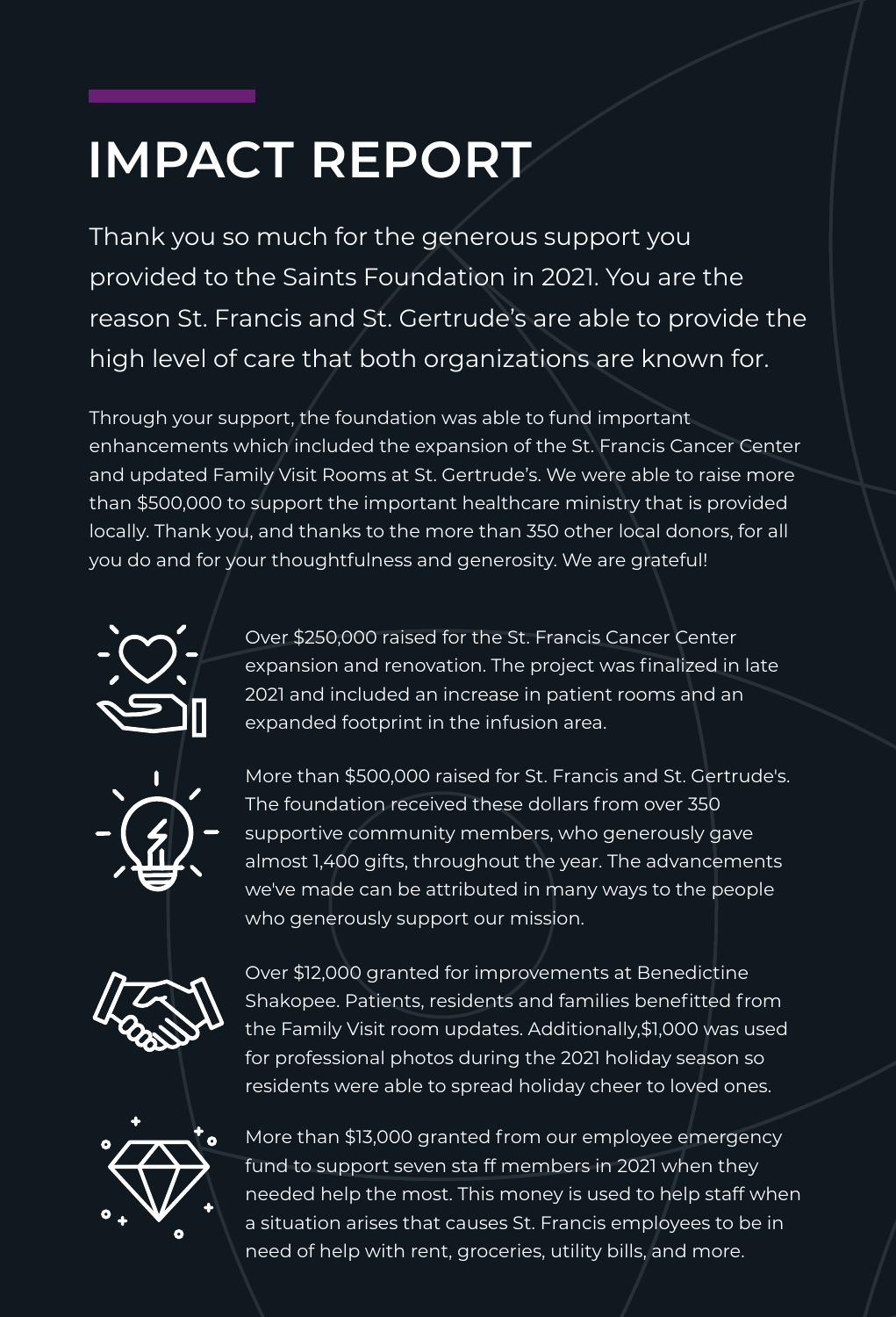

### **CANCER CENTER EXPANSION PROJECT**

To accommodate a projected 38 percent growth in patients with cancer by 2030, the St. Francis Cancer Center, located within St. Francis Regional Medical Center, underwent a necessary expansion and remodel.



Featuring experts from St. Francis, Park Nicollet, Allina Health and Minneapolis Radiation Oncology, the St. Francis Cancer Center has been serving Scott and Carver counties since opening in 1997. The Cancer Center houses coordinated complex care for medical oncology, radiation oncology and infusion services.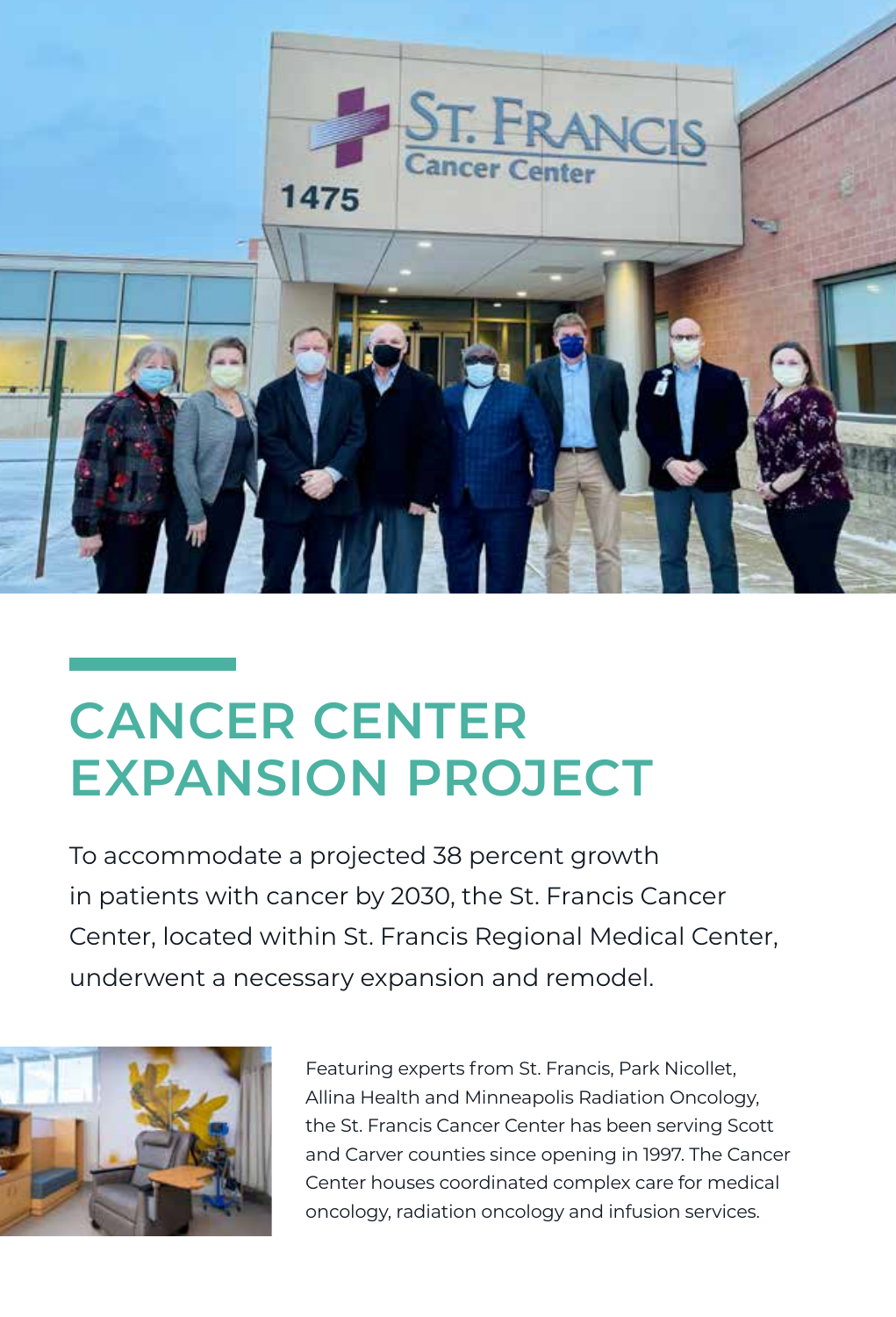The renovation expanded the footprint of the Cancer Center's state-of-the-art infusion services area, enhancing the space with windows and art. The medical oncology clinic was relocated nearby, allowing it to grow from four to eight rooms, while keeping radiation oncology and medical oncology in the same area, as requested by patients. The Cancer Center also features multiple designated parking spaces near the door and an enhanced entrance for easy accessibility.

"The Cancer Center's expansion allows additional

state-of-the-art space



"The expansion and renovation of the Cancer Center improves both the access and experience for patients in need of cancer treatment,"

**Amy Jerdee,**  ST. FRANCIS PRESIDENT 2021, during which, the Cancer Center remained fully operational for patient care.

"The expansion and renovation of the Cancer Center improves both the access and experience for patients in need of cancer treatment," explains Amy Jerdee, St. Francis president. "We carefully tailored these projects to meet our objectives while balancing the needs of the growing population with our commitment to safety and financial responsibility."

While the project was

for our cancer care experts to treat patients close to home," explains Claudia Baumann, MD, medical director of the St. Francis Cancer Center. "Whether they need radiation, multiple modes of chemotherapy or specialized treatments for complex cancers, we have the expertise and therapies they'd find at large metro hospitals, without the drive."

The Cancer Center project began April 2020 and was completed in December

largely funded from resources set aside for reinvestment in the hospital, St. Francis launched its Capital Campaign in 2020 to seek contributions from the community. To support the renovation and beautification of the Cancer Center medical oncology clinic lobby, Rahr Corporation, a longtime supporter of St. Francis and donor to the Saints Foundation, pledged generous monetary support toward the remodel.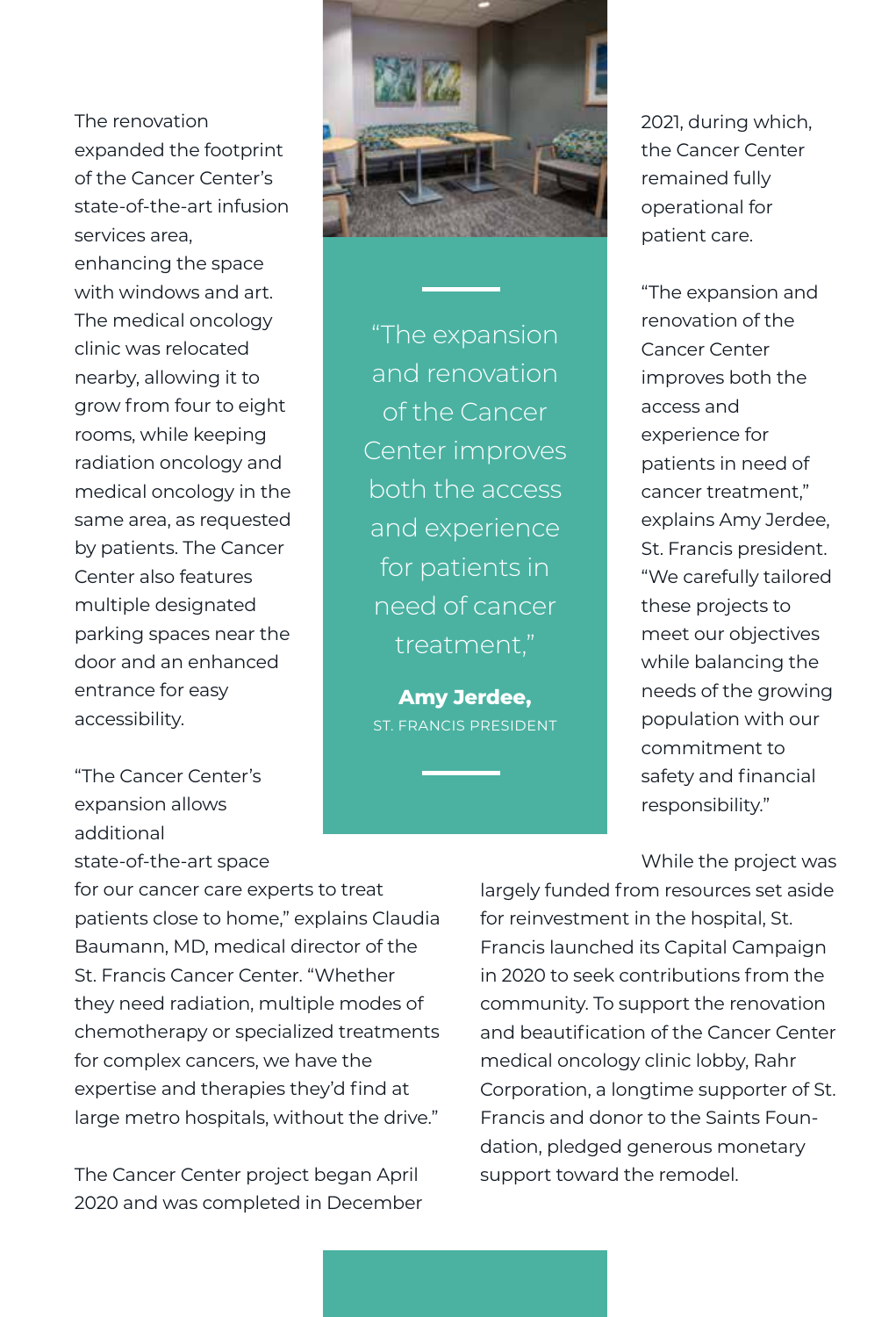## **PROVIDING A PHOTO OPPORTUNITY**

Our lives are filled with photographs, the beginning of life is captured in the new birth announcements, we remember special times such as birthdays, first steps, graduations and weddings.

Several years ago, St. Gertrude's and The Gardens began a tradition of bringing in a professional photographer to take a photo of each resident and then sharing it as a Christmas gift with their family. Our staff let the families know of the

special day and invited them to come and join in the photo. The beautician ensured everyone looked their best, our staff ensured everyone's outfits were what they wanted and created a fun and enjoyable day. At our holiday party each family received a 5x7 photo in a frame plus the opportunity to receive an electronic copy to share with their family and friends.

Each year Saints Foundation has funded this very special project for St. Gertrude's long-term care residents and living residents. Throughout the years families have appreciated this project and treasure the photo of their loved one.

"I am grateful for the staff at St. Gertrude's, The Gardens, for having a Family Picture Day. It means so much to my family to have a professional picture taken with our mom."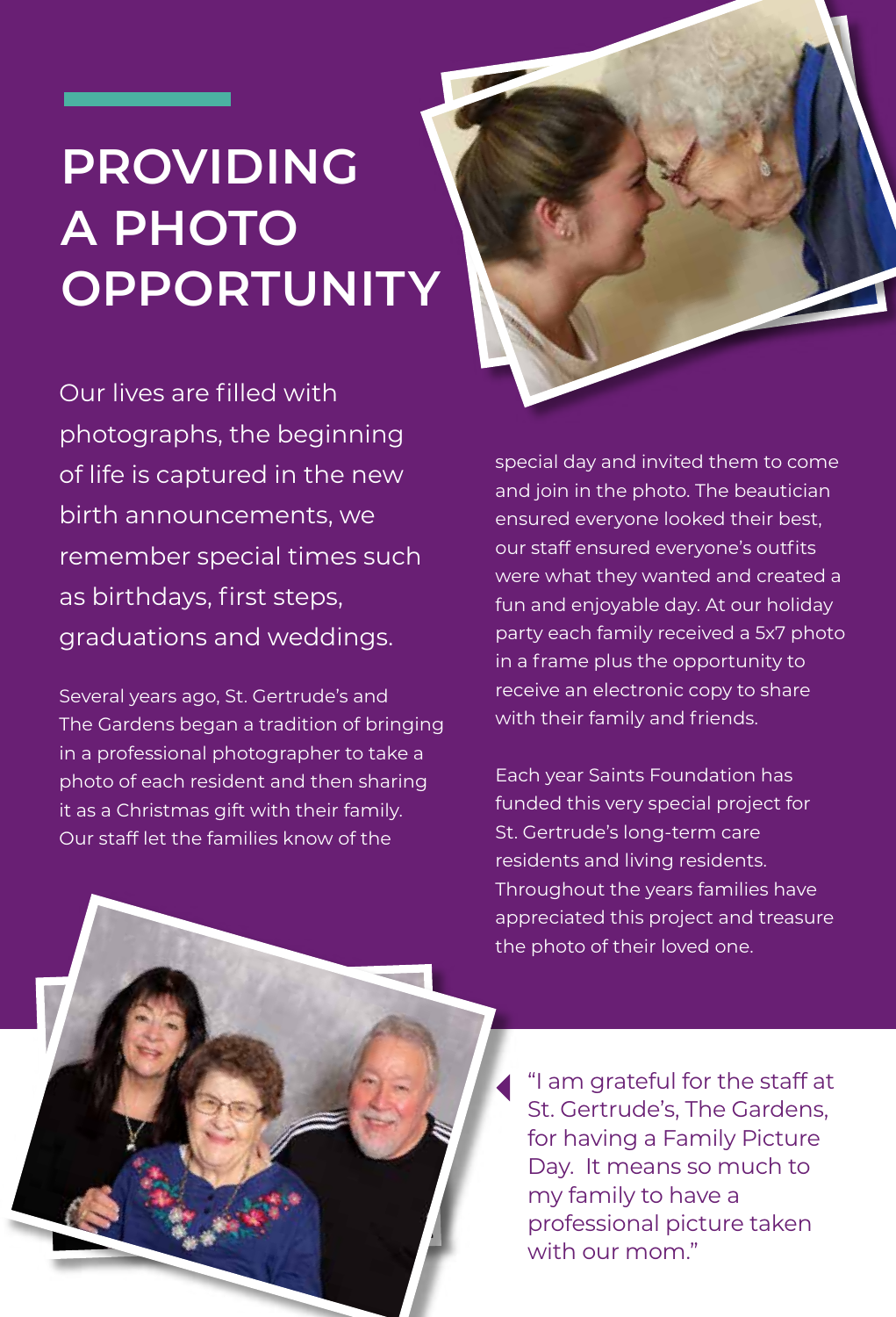

## **LIGHTS OF LOVE**

Lights of Love has been a long standing tradition for St. Francis and St. Gertrude's.



This holiday event gives our donors, patients, residents and community members an opportunity to share a gift in memory of a loved one or in honor of a family member or care provider by purchasing a light on our tree.

This year a new tradition was created, and we moved this normally indoor event outside. Thank you to the Shakopee High School Vocal Chords, for providing live music during the ceremony, and to Father Al Backmann from the Parish of Saints Joachim & Anne, for giving a wonderful blessing. A special thank you to Joe Theis, our honored guest and keynote speaker, who shared his family's story of support to the Saints Foundation and remembered all the contributions his wife, Mary Theis, gave to the community.